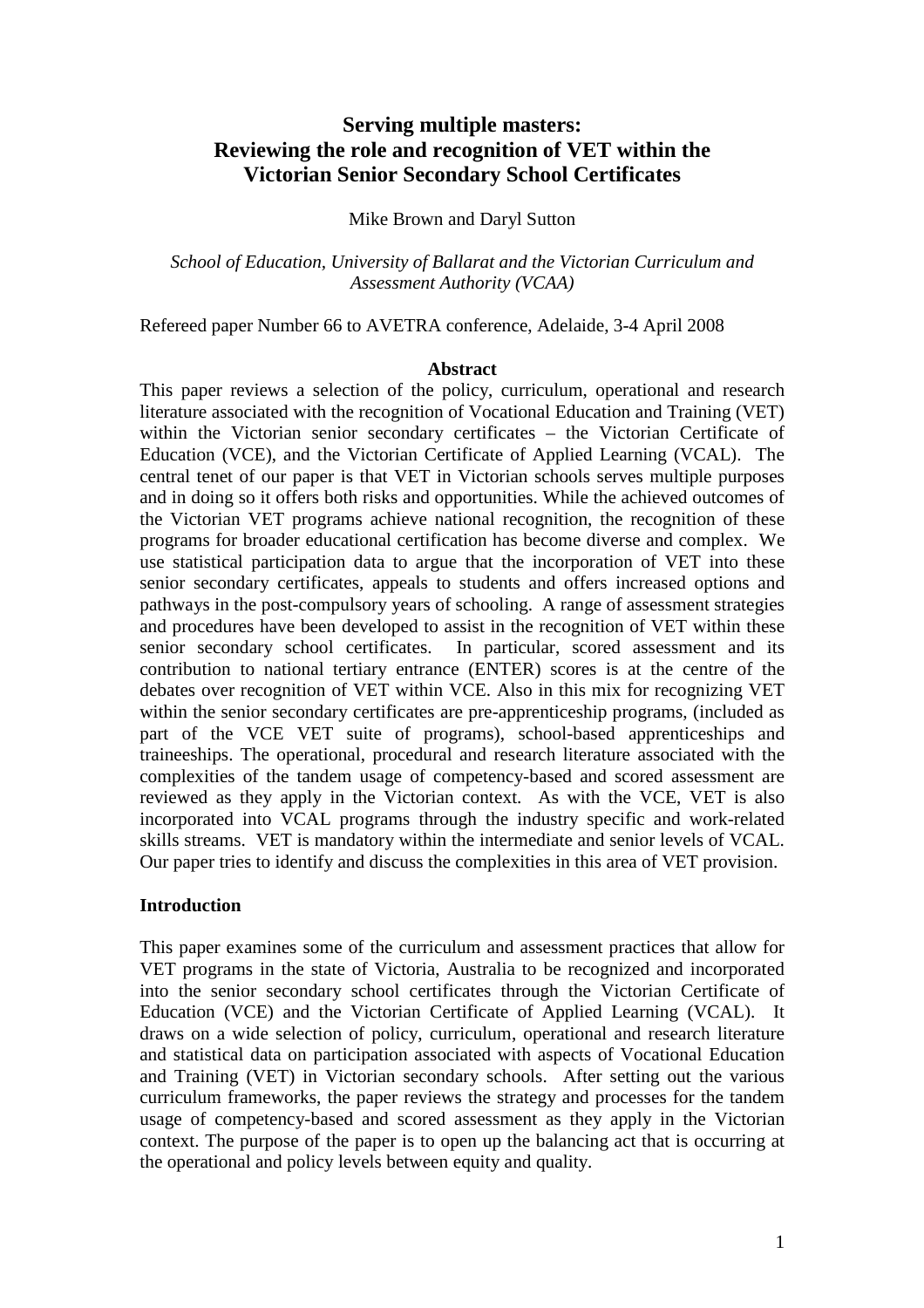## **A brief historical context**

A balancing act between equity and quality can be argued to underpin secondary education in Victoria. For some hundred and fifty years there has been a striving for, greater equity between access to appropriate programs and the recognition of academic and the vocational outcomes and achievements with respect to status, opportunity and pathways. Strategies for fulfilling these aims though have oscillated between divided and unified systems of secondary schooling.

Victorian secondary education was until some two decades ago a split system comprising, high schools and technical schools. In nineteenth century Victoria the early high schools offered a very liberal education aimed at a smaller section of the population, with the curriculum for the senior years catering specifically for university entrance. In contrast secondary technical schools were conceived as extensions to primary schools, and were planned for 'the children of the working classes as they would ultimately have to support themselves by manual work' (Blake 1973: 437). Such schools were not intended for the young people destined for the professions but for those going into trades.

Importantly, the early distinctions between high schools and technical schools prevailed and established a divide across these sectors. The rationale for the structural divide was that the more academically orientated students went along to high schools and had their chance of entry to university and later the professions, while technical schools educated for the workforce in preparation for entry into manual trades. This was made abundantly clear with high schools offering six years of secondary education whilst technical schools terminated at Year 11. While some attempts were made to instigate a comparable educational pathway it was almost impossible for technical schools to provide a pathway for their students into university. This sectoral, and class-based divide (Connell et al 1982) was to remain in place until the disbandment of the Technical Division.

In 1986, the Victorian government set about rectifying the inequities of this divided system by abolishing technical schools, collapsing the differences between high schools and technical schools and proclaiming just one form of secondary schooling. The report commissioned by the Victorian state government and brought down by Jean Blackburn (1985) signaled the beginning of the end for sectorial rigidities and also introduced the notion of pathways. Rushbrook's historical policy analysis mirrors that of Connell when he explains this as a convergence between the economic need to increase the development of a local skill base with the imperatives of a long held social justice agenda (Rushbrook 1997).

In addition, Rushbrook (1997:3) explains that the industrial rhetoric at this time emphasized the need for students to have *both* job specific training *and* a good general education'. In 1988, as a result of much debate and as a part of numerous reform strategies, work begun on developing and implementing the new Victorian Certificate of Education (VCE). This was implemented in 1991-92 to replace the then cumbersome, and what was considered by many as the overly academic, Higher School Certificate (HSC) that marked the end of Year 12 (Polesel 2001).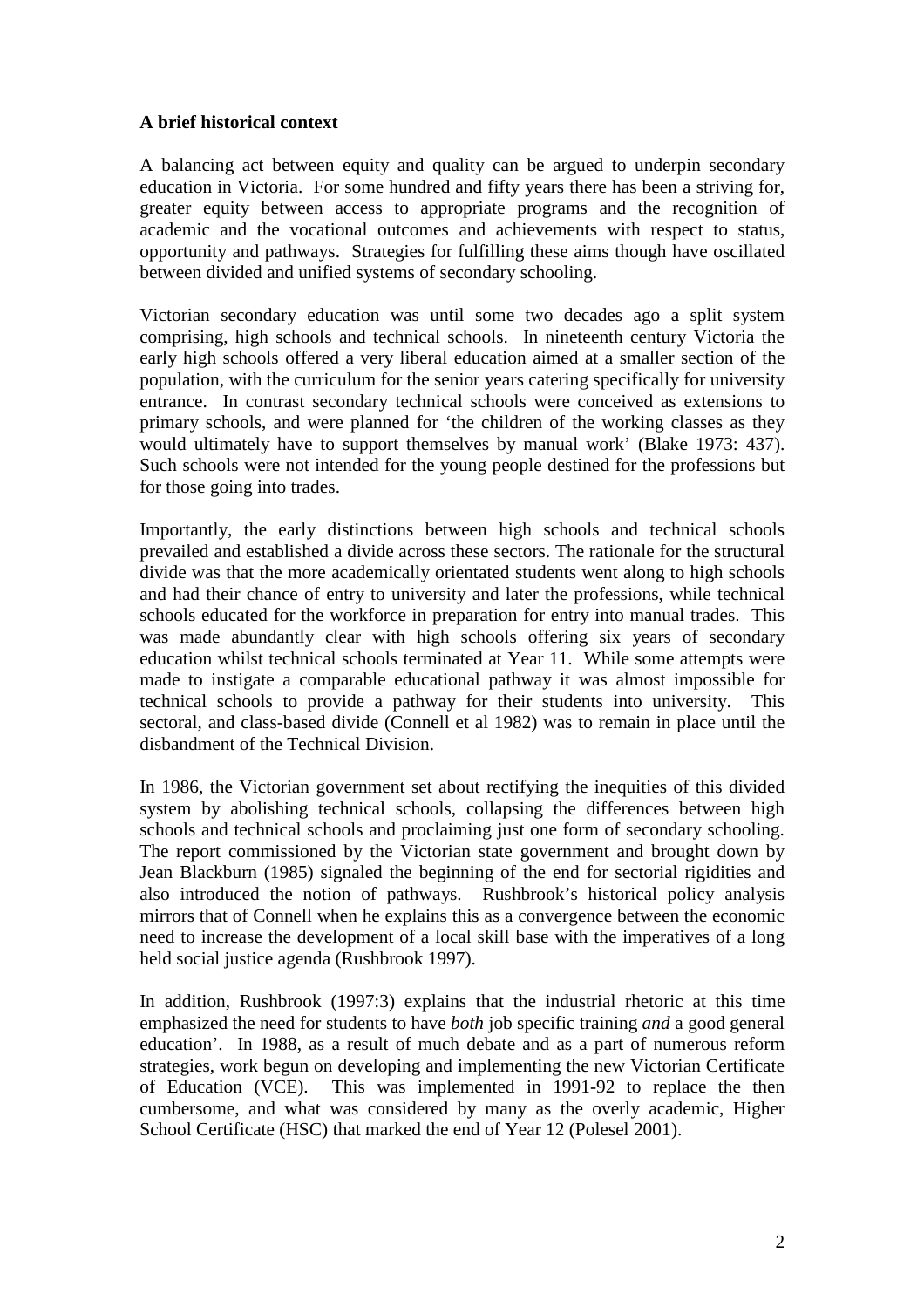In the early 1990s, youth unemployment rose abruptly. This was partly as a consequence of substantial structural adjustment of the labour market but mainly an effect of the economic recession. As stated in the Kirby Report (2000), in the period between 1978 and 1995, about half of the full time jobs for young men aged between 15 and 19 disappeared, while for young women some two thirds of the full time jobs disappeared over the same period. Part time jobs for women in this age bracket grew by three times while for young men part time jobs grew by a factor of 2.5. Therefore as a consequence of full time jobs disappearing and being replaced by part time work, young people were forced to stay on longer at school. This change in the structure of the youth labour market coincided with research on labour market participation which showed that the more years that students completed of initial schooling, and the higher the levels of attainment achieved, greatly increased a student's chances of staying employed once they entered the workforce (Jarvie 2005).

Following on from the economic downturn and structural adjustments, federal and state governments made a commitment to young people throughout Australia that they should have access to twelve years of initial schooling. Strategies and targets were put in place by the federal government through reports like those developed under the chairmanship of Finn (AEC 1991) and Carmichael (ESFC 1992), to increase and support retention in education and training. However those students who were not considered academic needed realistic and broader options if they were going to have their needs meet and succeed within secondary schools (Keating 1995; Kirby 2000).

Following the Blackburn report of the mid 1980s and the Deveson report of the early 1990s, at state level, and the national strategies instigated by the federal Department of Employment, Education and Training (DEET) and specifically arising from the Finn and Carmichael reports, VET in schools was originally instigated in Victoria in 1994 as the Dual Recognition Program. Three programs were initially trialed. These were Electronics, Hospitality and Office Administration (Polesel, Helme, Davies, Teese, Nicholas and Vickers 2004). In Victoria at least, VET in schools was a success from the start. This was greatly assisted by changes to the national recognition framework (Keating 1995). Dual recognition became possible following much research and debate on the assessment and certification of competency and later, the ability to provide a differentiating score that could be used in determining a ranking for tertiary entrance.

Enrolments in the VET in schools programs grew quickly and substantially. Polesel et al (2004) explain that the number of Year 11 students doing VET in Schools in 1994 was 324, and for Year 12 students the number was 137. Some three years later, in 1997, enrolments had grown to 7052 and 2609 respectively.

The 1997 Review of the Victorian Certificate of Education (VCE) built on the ground opened up by Blackburn, Deveson, Finn and Carmichael and made extensive recommendations 'concerning the much needed enhancement of the status of VET programs within the VCE; and the exploration of ways in which students may be granted full recognition for their achievements in VET programs within the VCE' (VCAA 2007:1). Yet to achieve the reforms required, VET programs had to be comparable in all ways with the other traditional academic subjects offered at VCE. The then Board of Studies, and forerunner to the Victorian Curriculum and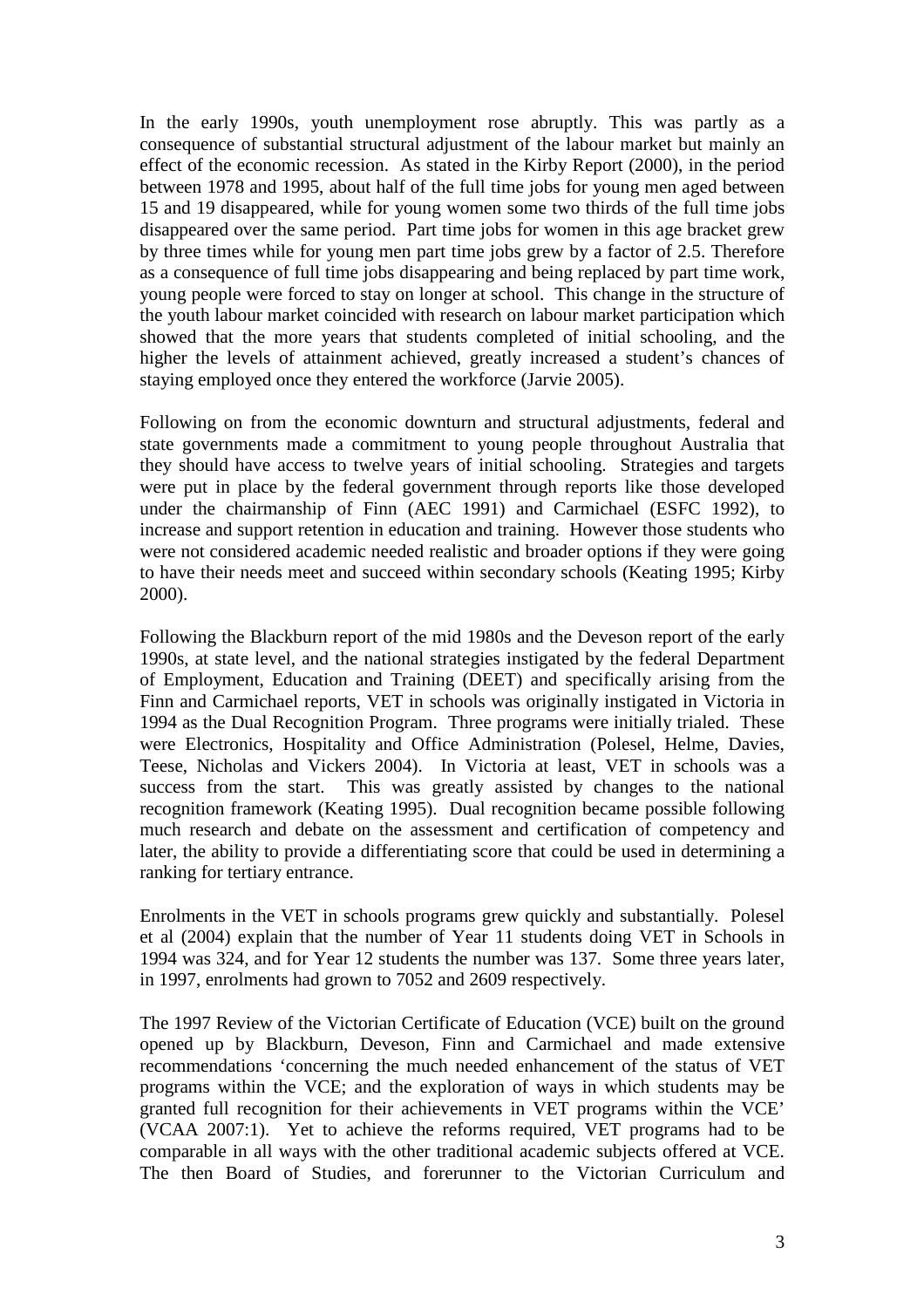Assessment Authority (VCAA), was well aware of the need to enhance the status of VET and responded to these recommendations by redeveloping VET programs to place them in the VCE Unit 1-4 format and structure (unitization), and to identify Unit 3 and 4 sequences (BOS 1999). From 1999, two VCE VET Unit 3-4 programs could be counted within the VCE for satisfactory completion purposes. While this recognition was a start, these studies however, remained un-scored.

The Board of Studies, aware of these shortcomings, instigated a VCE VET study score project. In 1999 guidelines and procedures for deriving study scores for VCE VET Units 3-4 were developed and trialed in two programs (BOS 1999). These were the Certificate 11 in Hospitality (Operations) and the Certificate 11 in Business (Office Administration). Both were based on the recently introduced national 'Training Packages'. Training packages are defined by Smith and Keating (2003) as consisting of a number of units of competency (competency standards), and instructions as to how they can be packaged to make qualifications (p.147). Each of the programs was piloted across six different secondary schools.

At the heart of the VCE VET initiative from this time onwards is a methodology for dual assessment that both assesses competency, and which synthesises evidence gathered from a range of different tasks with an exam, leading to a Year 12 study score that can be used for comparison purposes to obtain university entry, the Equivalent National Tertiary Entrance Rank (ENTER) score.

By 2005, of the nearly half a million students enrolled in a senior secondary certificate across Australia, 37.4% were undertaking some form of VET in schools (NCVER 2006). In Victoria, the number of students doing VET was approx 36,000 with 4,000 of these doing School-Based Apprenticeships and Traineeships, leaving some 32,000 doing other forms of VET in schools programs. On 2007 figures, approximately three out of every ten Victorians aged 15 to 19 participates in VET, up from less than one quarter (23%) in 1999 (OTTE 2007).

## **The two Senior Secondary Certificates in Victoria**

In 2008 there are two senior secondary certificates available in Victoria. These are the mainstream Victorian Certificate of Education (VCE), and the more recently developed Victorian Certificate of Applied Learning (VCAL). VCAL was developed following the Victorian Ministerial Review of Post-compulsory Education chaired by Peter Kirby and whose report and recommendations were published in 2000. VCAL was first trialed in 2002. In 2006, there were over 79,000 students enrolled in the VCE of which around 49,000 were eligible to graduate, while approx 12,000 students were enrolled in VCAL (VCAA 2007).

## *The Victorian Certificate of Education (VCE)*

The VCE usually runs across Years 11 and 12 of secondary school. Each of the subject areas offered is called 'a study'. Within the VCE there is a selection of approximately 90 study areas and some 30 VCE VET programs are available. Each study area is sub-divided into four units. A VCE program usually consists of approx 20 to 24 units taken over two years. Units 1 & 2 are generally considered to be Year 11 level and can be completed as single units or as part of a sequence. Units 3 & 4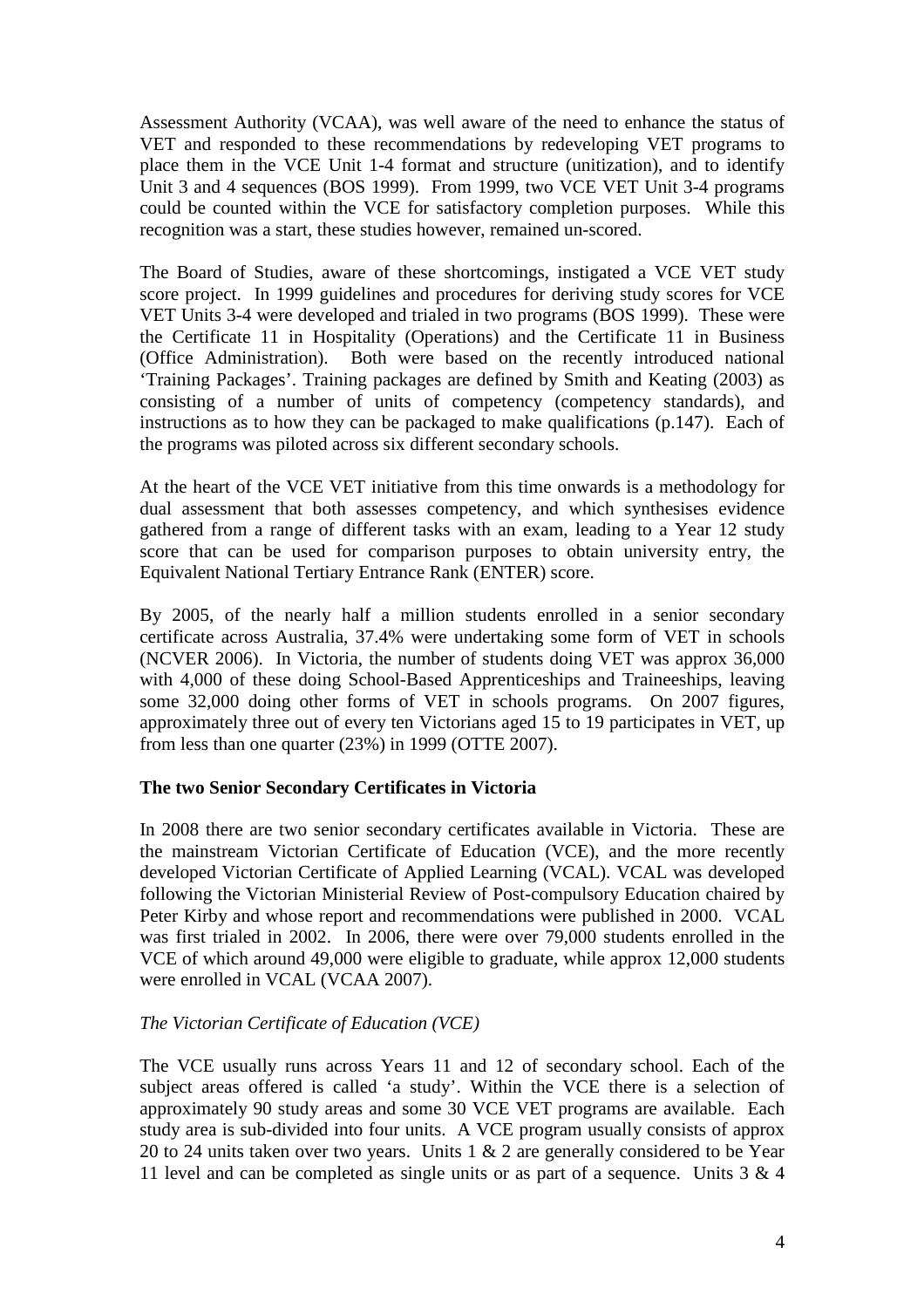are more difficult and generally considered to be equivalent to Year 12 level. Students undertaking Unit 3 in a study are usually expected to do the corresponding Unit 4 and therefore complete the Unit 3  $\&$  4 sequence. The VCAA (2007) explain that the Unit  $3 \& 4$  sequence in each VCE study has three graded assessments, either two school based assessments and one external examination, or one school based assessment and two external examinations.

To successfully complete the Victorian Certificate of Education (VCE), a student must complete sixteen units, with a minimum of four, Unit 3-4 sequences. It is compulsory to do English as one of the study areas and each student must complete at least three units in English, and four units if they want to get an Equivalent National Tertiary Entrance Rank (ENTER) score. A student needs to complete English and three other Unit  $3 \& 4$  sequences. As noted by the VCAA (2007), students can now successfully complete their VCE with 3 units of English and up to 13 VET units. These other units can even be drawn from different types of VET programs, for example, VCE VET, School-based apprenticeships (SBAs) and any other nationally recognized VET programs.

#### *The Victorian Certificate of Applied Learning (VCAL)*

The VCAA (2007) estimates, that approximately 12,000 students undertook the Victorian Certificate of Applied Learning (VCAL) in 2006. The VCAA literature describes VCAL, *'as a hands-on option for students in Years 11 and 12. The VCAL offers practical work-related experience, as well as literacy and numeracy skills and the opportunity to build personal skills that are important for life and work'.* 

The VCAL was developed following recommendations made in the the Kirby Report. The report highlighted poor senior secondary outcomes for many students. Governments that encouraged retention within secondary schools needed to have appropriate programs to cover the diverse range of needs for all who attended. Consequently, the VCAL was developed and accredited in 2002 when it was piloted by 22 selected Victorian secondary schools and TAFE Institutes and organisations. Three years later in 2005, 10,692 students were enrolled into VCAL programs in 380 secondary schools, TAFE Institutes and Adult Community Education (ACE) organizations across the state. In 2006, there were 12,461 enrolments in VCAL programs and in 2007, this increased again to 13,790 students enrolled through 410 providers (VCAA 2007).

VCAL is often considered by school administrators and curriculum planners to take approximately 1000 hours and many students complete it in just one year. The VCAA website presents information that contrasts VCAL with VCE (VCAA 2007). This is reminiscent of the historical academic and vocational divide explained earlier, when it is stated,

> Unlike the VCE, which is widely used by students as a pathway to university, the VCAL focuses on 'hands on learning'. Students who do the VCAL are more likely to be interested in going on to training at TAFE, doing an apprenticeship, or getting a job after completing Year 12.

In terms of developing a VCAL program, there are numerous options and great flexibility available to each student and the providers. VCAL students are able to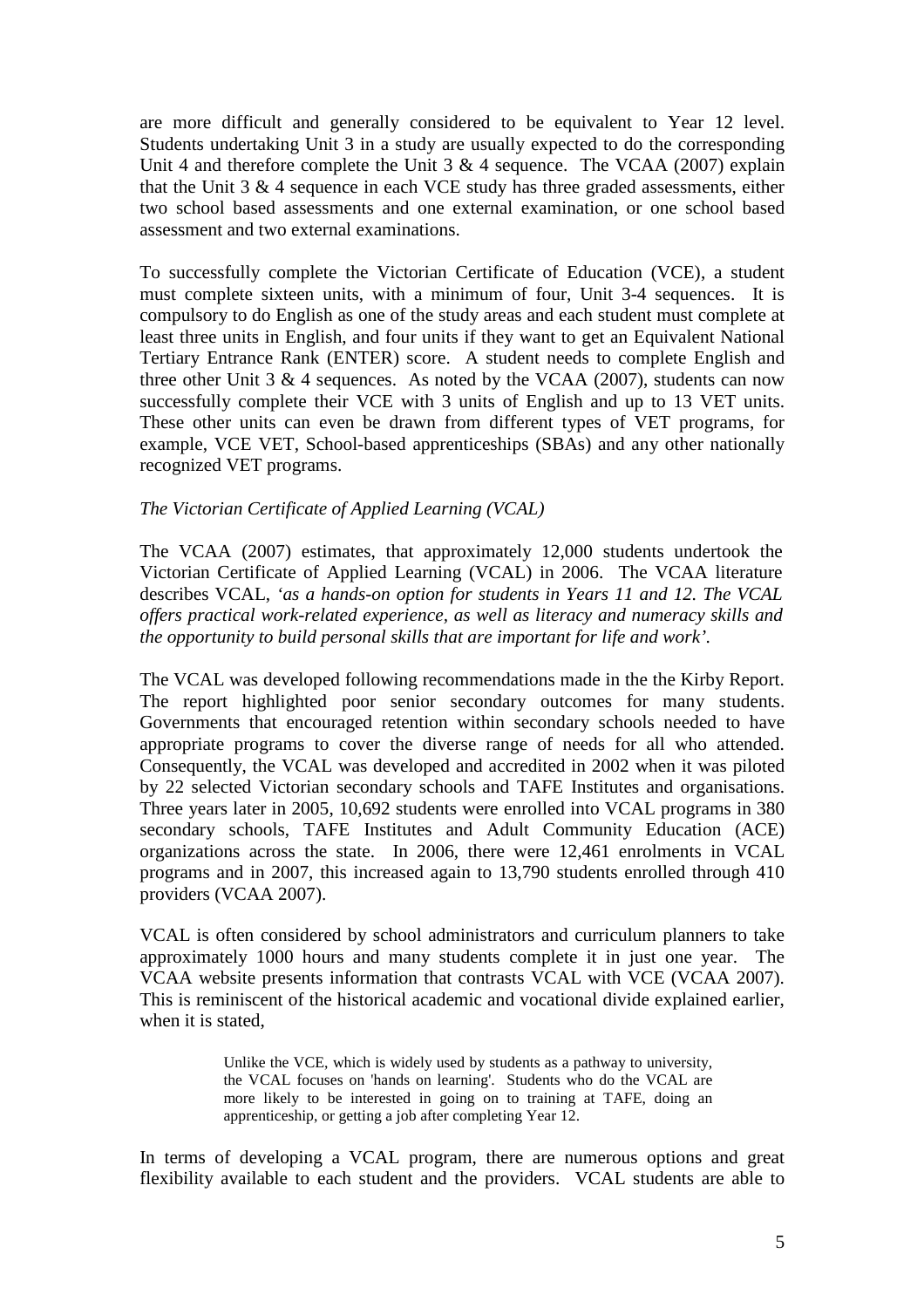select from accredited VCE and VET modules and units, though they need to be arranged and justified as part of one of the four compulsory strands. The strands are, (i) Literacy and Numeracy Skills; (ii) Work Related Skills; (iii) Industry Specific Skills; (iv) Personal Development Skills (VCAA 2007). The VCAL can be undertaken on three different levels. These are Foundation, Intermediate and Senior. The four compulsory strands and three possible levels make up a matrix type program design. The four strands remain common across the three different levels. Approximately half of the students undertake the program at the intermediate level (VCAA 2007a).

To satisfy the minimum requirements for a VCAL certificate at foundation level a student needs to complete a minimum of 10 units. A unit of study can be a designated VCAL unit, a VCE unit, or approximately 100 hours for VET modules/units of competence and/or Further Education (FE) modules. Each unit of study must be justified against the purpose statement and assigned to one of the four VCAL curriculum strands. The VCAA website provides additional information about the minimum requirements for a student's learning program. Such a program must include:

> … a minimum of two VCAL units; at least one literacy unit; at least one numeracy unit; at least one unit from the Industry Specific Skills strand. (at the intermediate and Senior levels this must include a unit of study from a VET qualifications); at least one unit from the Work Related Skills strand; at least one unit from the Personal Development Skills strand; and at least six credits at the level or above, of which one must be literacy and one VCAL Personal Development Skills unit.

> > (VCAA 2007; VCAL Handbook)

VCAL units are assessed by the teacher at the school and/or a Registered Training Organisation (RTO). To be able to assess students doing VET units of competency, the minimum qualifications needed by the assessor are, the TAA04 Certificate IV in Training and Assessment or its equivalent, and their own competence in the units of competency being assessed (VCAA Bulletin 2007; AQTF 2007).

#### **VET in the senior Secondary certificates**

Polesel et al (2004) state that 'VET in schools is probably the most substantial change that has occurred in post-compulsory schooling in the past decade, (p.14). As of October 2007, there were 52,611 enrolments in some component of VET as part of VCE and VCAL (VCAA 2007a). These VET components can take one of three forms. They can either be VCE VET programs (including approved preapprenticeships), School-Based Apprenticeships and Traineeships (SBAs), all other VET programs. Mechanisms are in place so that all three forms of VET can feed into and be recognized within both of the two senior secondary certificates (VCE and VCAL). This allows for senior secondary school students to achieve dual recognition and complete VET as part of the VCE and VCAL certificates, gain the school certificate and qualify for a VET qualification at the same time. In fact, VET units are a mandatory component of the intermediate and senior level VCAL certificates. The VCAA provide a general guide that VCAL students undertake Certificate 1 at Foundation level, Certificate 1 and 11 at Intermediate level and Certificate 11 and 111 at the senior level.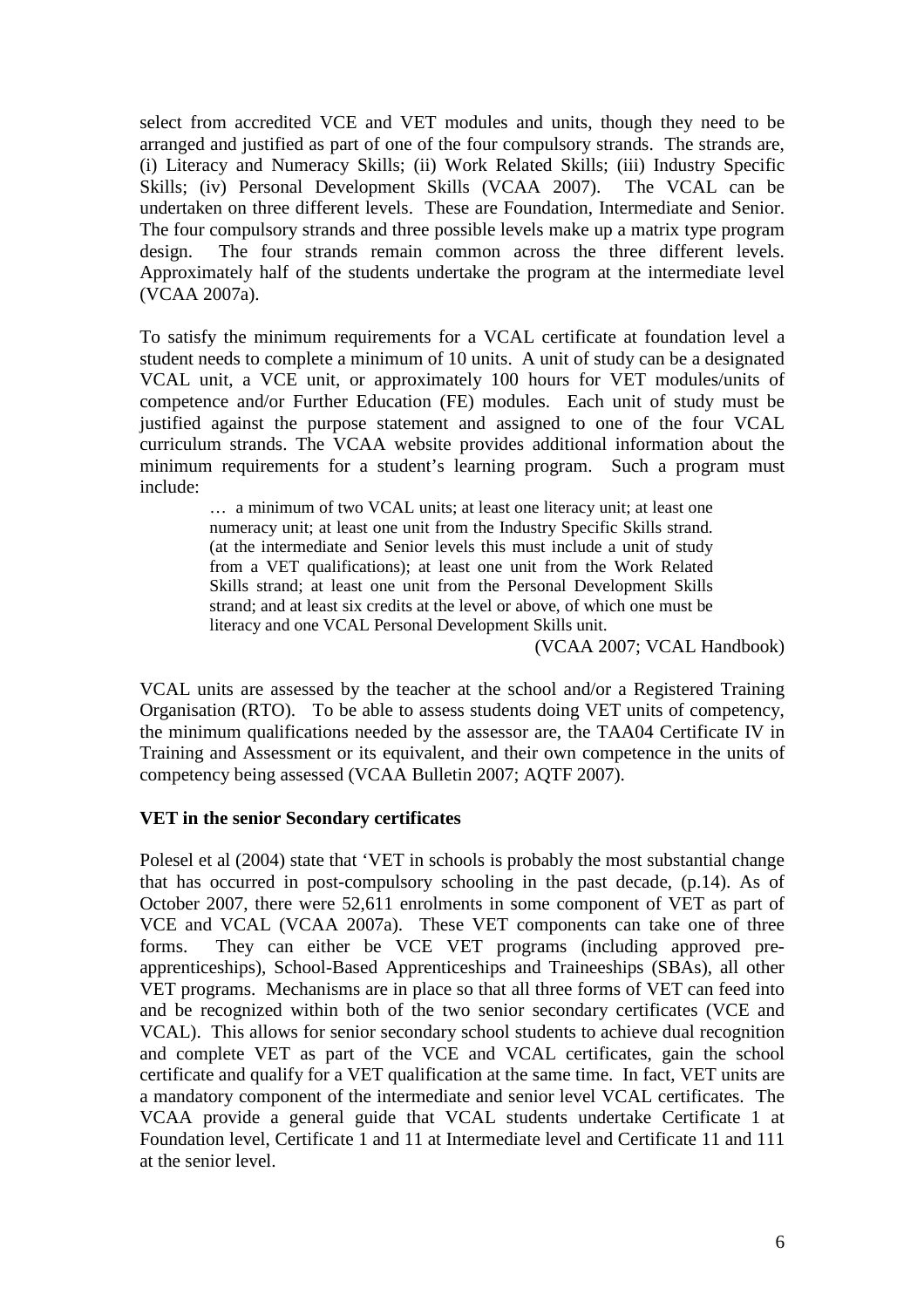### *VCE VET programs:*

A VCE VET program can provide credit in the VCE for a Units 1 and 2 sequence or Units 1 - 4 sequence. There are twenty four VCE VET programs generally listed as available in Victoria though a few, very specific additional enterprise-based, qualifications increases to thirty. Fourteen of these thirty programs provide students with scored assessment. The six most popular VCE VET programs are Hospitality, Sports and Recreation, Information Technology, Building and Construction, Automotive and Business. Four of these offer scored assessment, while the more traditional trade areas of Building and Construction and Automotive do not. Rather these two areas maintain the binary, 'competent', or 'not yet competent' designations as practiced throughout their industry sector.

Pre-apprenticeship courses exist in some fields and these are run and recognized within the suite of VCE VET programs. The VCAA explain that a pre-apprenticeship program is a nationally recognized qualification that may provide a reduction in the nominal duration of the apprenticeship training contract in the same industry area. These training programs prepare the student for entry into an apprenticeship by equipping the student with foundation knowledge and skills. Currently there are a number of VCE VET programs that are endorsed as pre-apprenticeships. The VCE VET programs in Automotive, Engineering Technology, Furnishing, Building and Construction, Printing and Graphic Arts, and Community Services are all endorsed as pre-apprenticeships (and give dual recognition for a corresponding Certificate 11 Pre-Apprenticeship qualification).

#### *School-Based New Apprenticeships (SBAs)*

A school-based new apprenticeship (SBA) is when a school student undertakes an apprenticeship or traineeship on a part time basis during normal school hours. Any school student doing an SBA must be 15 years or more. DEST national guidelines recommend the duration for an SBA to be 200 days, the equivalent of five days a week for 40 weeks; this includes both the employment and training components in total. It is also suggested that OH&S training needs to occur early on in the training. There are twelve SBAs supported and promoted centrally by the VCAA but many more are possible. Other possibilities exist such as, enterprise-based apprenticeships and traineeships through such industries as fast food and major retail stores where many senior school students are employed part time and out of school hours. Some cross recognition is also possible for SBAs back into VCE VET programs.

#### *Other VET programs*

Block credit recognition arrangements are also available for any other units or modules undertaken from other VET certificates. For VCAL this includes all Certificate 1 and above programs. For VCE, students must be enrolled in VCE and recognition can be made of any Certificate 11 and above which are not part of the suites of VCE VET or SBA programs. A formula is applied to determine the credit which is based on nominal hours of training completed and the AQF level of the units of competencies. For example, a student who is enrolled in VCE and who undertakes 220 hours of the Certificate 11 in Health Support Services is eligible for two units at Unit 1-2. Likewise, a student who completes 230 hours in a Certificate III in E-Business in units that are identifiable as being at AQF level 3 means that the student is eligible for recognition for a Unit 3-4 sequence.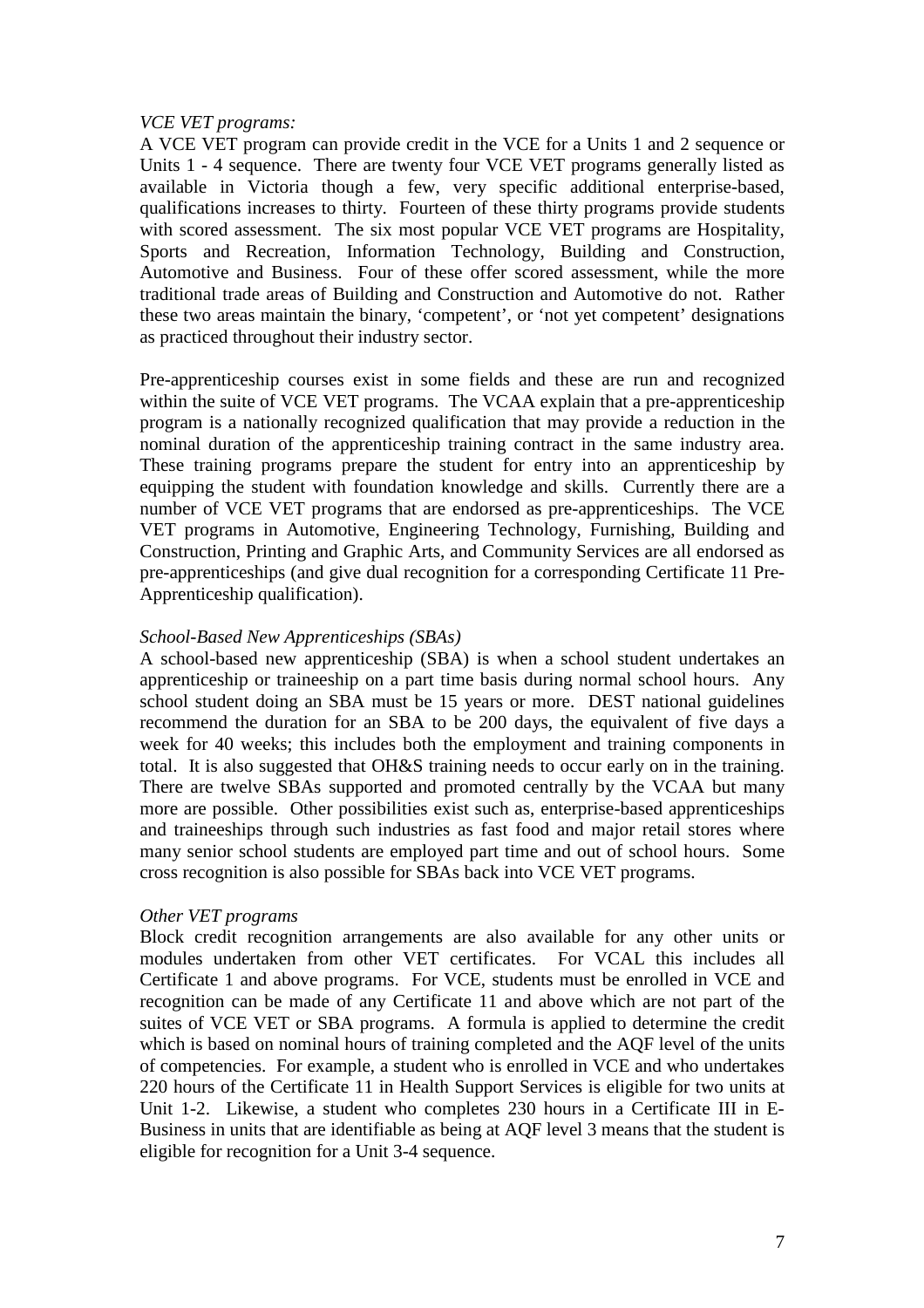#### **Scored Assessment in VCE VET programs**

VET assessment in Australia has traditionally been competency-based. Where competency is defined as being the designated standard of what is considered the acceptable and expected standard or ability in the workplace. Mostly, competencybased assessment has consisted of a binary designation of either competent, or not yet competent. However the binary designations disadvantage any student who is attempting to compete with others for a tertiary ranking for entry to a university. In contrast to competency-based assessment, university entry has traditionally been based on rankings derived from scores obtained through scored assessment. However, practitioners, researchers and policy writers alike have advocated for, raising the status of VET programs and genuinely integrating VET into the mainstream, thereby making VET an equitable and valuable option for all students. Subsequently, in an effort to enhance the status of VET programs and make them more equitable, more acceptable and appealing to a broader cohort of secondary school students, an approach needed to be developed that would allow for scored assessment within VET programs. Much effort has been expended on developing an approach, that on the face of it reconciles and integrates these two seemingly contradictory purposes and approaches to assessment.

Consequently, an approach to assessment is being used that can ascertain competency and yet differentiate, score and rank student achievements in the VCE for university entrance via the ENTER score. This approach has been dubbed by some working on this issue as 'developing competence and quality'. Quality in this sense refers to differentiation of and within performance (Griffin & Gillis 2001; Griffin, Gillis & Calvitto 2004). Clearly, for equity reasons, it is desirable that all Unit 3 -4 sequences in the VCE be comparable. However for VET programs this occurs in conjunction with the process of ascertaining competency and through the overlaying of a scoring regime.

The VCAA publication, *Support Advice for Assessors in VCE VET Programs* explains what the VCAA describe as the three phases of the scored assessment process. They caution that this document needs to be read in conjunction with the relevant training package or curriculum document, the purchasing guide, and the VCE VET assessment guide for each program. The general idea though, is to group units of competency together and develop a set of two or three different types of 'rich tasks' that can be assessed using different but complimentary forms of evidence. The VCAA suggests that scored assessment be done using the following three phase process.

#### *Phase 1: The Assessment Plan*

This first phase is divided into four sub-stages. First, the advice is to begin by grouping the units of competence into either three or four batches. The second step is to consider the various components of each unit of competence, the title, the elements, the performance criteria, the range statements and the evidence guide for the purposes of identifying and considering what constitutes appropriate, sufficient and valid evidence for the assessment of the individual, and the grouped, units of competency. Third, selection is made from the four designated task types. The task type appropriate for producing and gathering the required evidence is assigned for the batched units being assessed. The four task types are work performance, work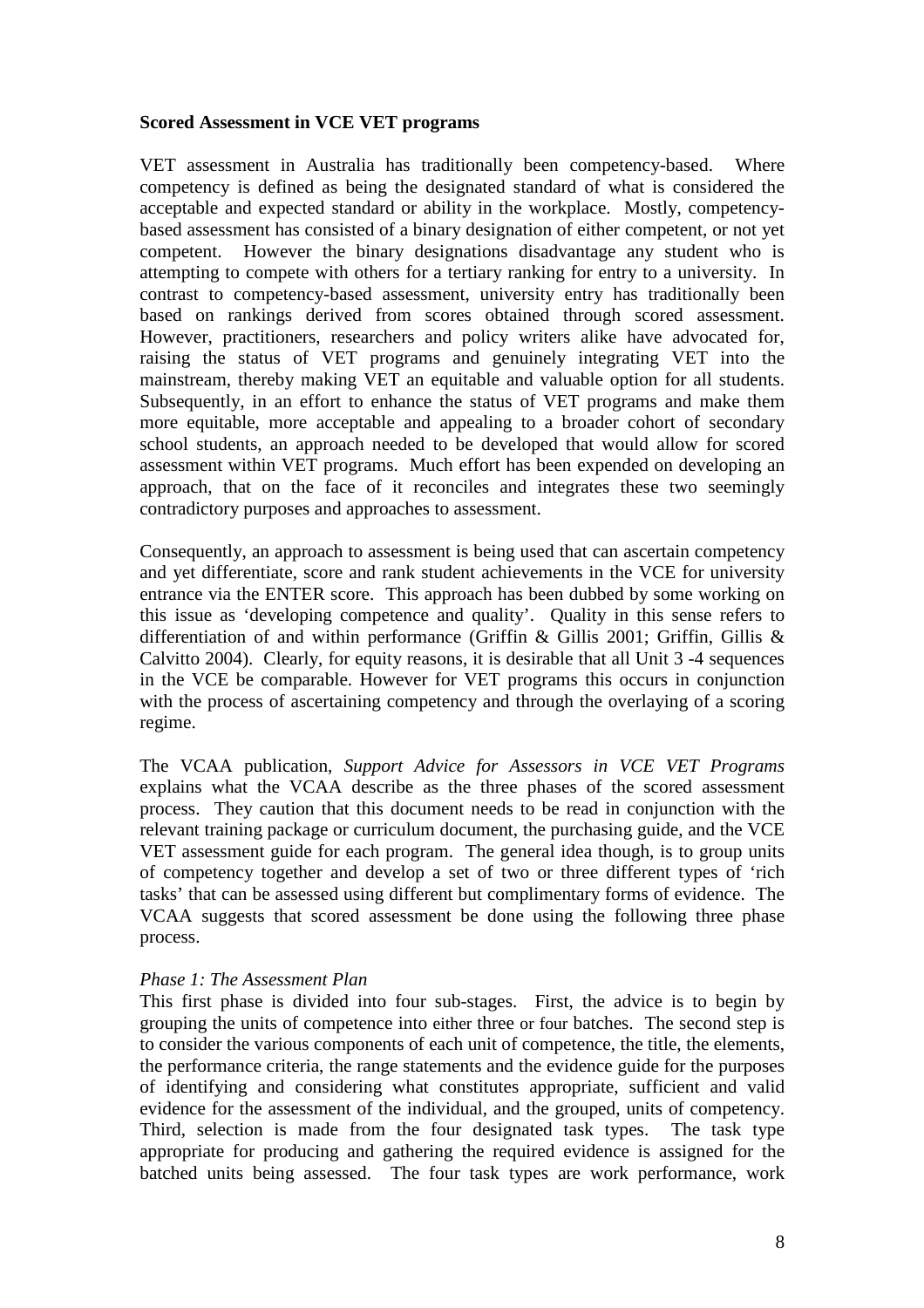project, work product and portfolio. These types have been selected because they were found to be the most utilized task types for assessing within VET programs. Only a maximum of two of the tasks can be of the same type. The fourth sub-stage is to develop and write up an assessment plan. A pro-forma is provided in each VCE VET Assessment guide mirrors the VASS software used for reporting. Each task type has five identified scoring criteria. The final stage in this first phase is to review the links between the evidence for each unit of competence and the scoring criteria for the task type selected. All the units of competency in the Unit 3-4 sequence must be assigned to one of the tasks.

#### *Phase 2: Design the assessment task*

This phase is divided into three sub-stages. The first is to design the task within the design rules of the task types. Each task type has its own set of design rules. The assessment for a *work performance* needs to include observation of the student's performance through clearly defined activities in a workplace or appropriate simulated workplace environment. Assessment is to be conducted, in two different contexts. In conjunction with, and to compliment the observations there is also a need for students to show understanding of underpinning knowledge through their responses to supporting oral and written questions. The VCAA suggests eleven design rules to be considered for the design of the work performance category of tasks. For 'work performance' tasks there are five scoring criteria. It is through these criteria where the differentiation of quality of performance is made and appropriate scores assigned. Five levels of performance are distinguished. The scoring criteria for the work performance task type are the application of underpinning knowledge; communication, language and interpersonal skills; techniques and processes; work organization and supervision and performance of work tasks.

The *work project* task type can involve an investigation of work procedures and operations; and/or a planning exercise; a problem solving exercise and/or a research exercise. There are ten design rules for this task type and five scoring criteria listed in the VCAA checklist for this task type. The scoring criteria are application of underpinning knowledge; expressing ideas and information; planning, organizing and implementation; collecting and analysing ideas and information; and coherence and coverage (VCAA 2007, p.52).

The *product* task type comprises of a design and produce task and might include an event, an object, or a visual presentation. This task requires a plan, the production of an object or event, and a series of questions regarding the planning and production and problem solving processes used. This task type has eleven design rules and five scoring criteria. The scoring criteria for product tasks are application of underpinning knowledge; planning, organization and implementation; problem solving; evaluation of product against plan or intended outcome and techniques and processes.

The *portfolio* task type may be selected from, practical exercises and activities; written or oral short answers; documentation of a work performance; visual display; topic tests; logbooks/journal/diary; and /or workbooks. The portfolio is to include an index indicating which evidence relates to the appropriate units. The VCAA provides nine design rules to consider on their checklist leading to five scoring criteria. These criteria are application of underpinning knowledge; planning and organization; expressing ideas and information; content; and independence.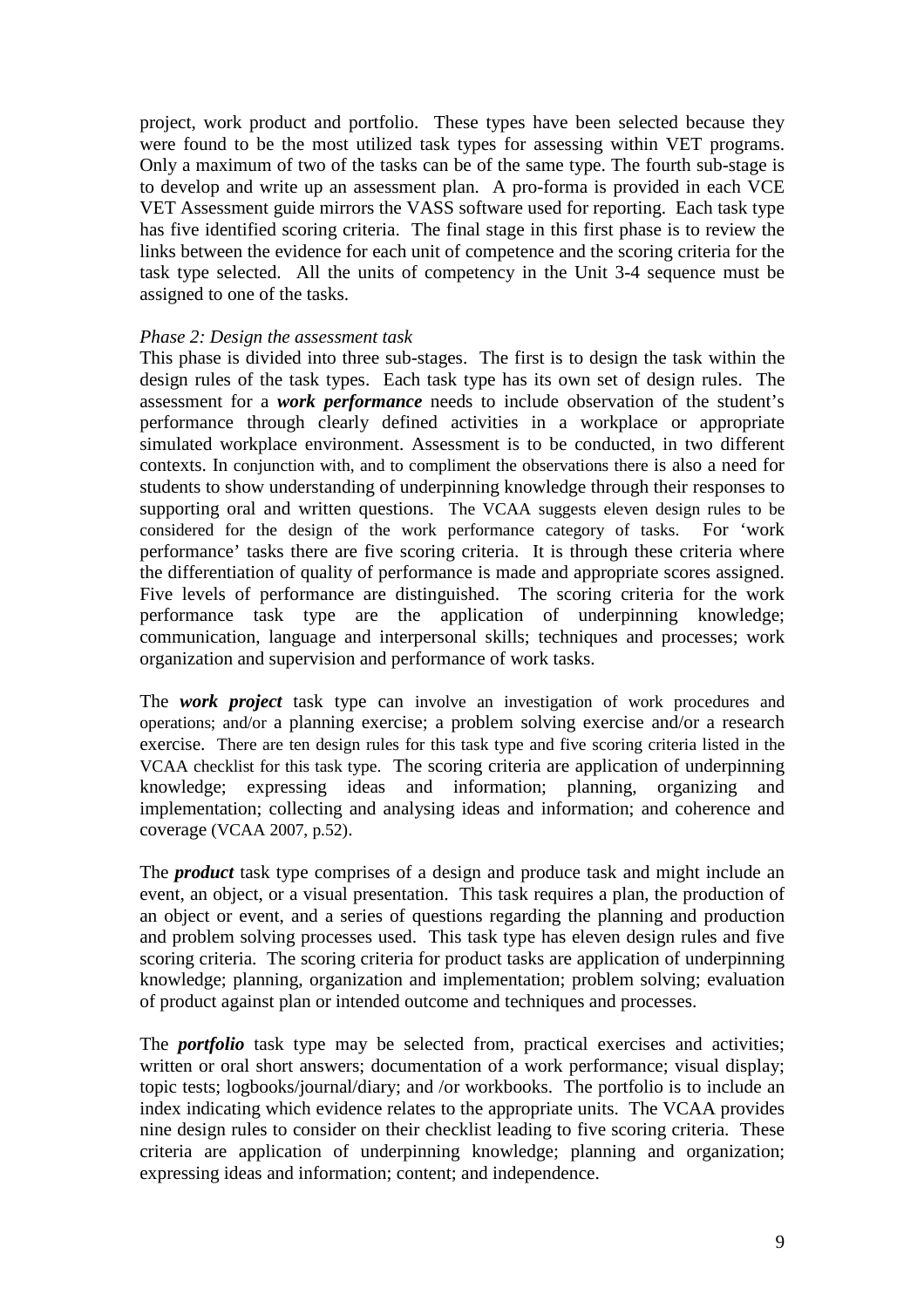To ensure the collection of a range of different forms of evidence, at least two different task types need to be used. In most cases, with the exception of Dance (50:50), the eventual scores for the tasks make up two thirds (66%) of the final score and 34% is still derived from an externally set examination Once the task has been designed it should be reviewed using the VCAA checklist of the design rules and scoring criteria. Explicit links need to be identified between the scoring criteria for the task type and the industry specific evidence that is gathered from each of the units of competence in the grouping of units. Finally, as part of the overall assessment processes, the tasks must be validated by the certifying RTO. In summary, this phase involves designing the task within the rules of the task types, and linking the task to the scoring criteria, and linking both of these to the elements, performance criteria and the evidence guides of the units.

#### *Phase 3: Conduct the assessment*

In this third phase, the evidence needs to be collected and the assessment decisions made. The tasks are designed to ensure that both assessment purposes can be met; specificallythe judgment of the achievement of competence and the assessment of the student's level of performance for the Unit 3-4 sequence of the program. In this way the task is used to determine competence and to judge the quality of performance. To assist this decision, generic scoring criteria or a contextualization of them is used. The assessment result is recorded. Finally, the assessor can reflect on the design of the rich task and decide whether this was the most appropriate type, whether the evidence was provided as expected and on how this could be improved in subsequent assessment events.

This process is reiterated in summary to teachers in each of the various assessment guides. For example, the study design for VCE VET Information Technology provides an eight step linear flow chart for the assessment process (VCAA 2007b: 5). These are listed as,

- 1. Develop the assessment plan by assigning units of competence to tasks
- 2. Design the specific assessment task
- 3. Explain the assessment task to the student and provide information
- 4. Organize the time, resources and context for the assessment
- 5. Conduct the assessment and record the outcome
- 6. Provide feedback to the student
- 7. Document and retain all evidence used in the assessment
- 8. Complete all VCAA documentation and recording procedures.

#### **Going national with scored assessment**

Each state and territory in Australia has separate and different curriculum and assessment approaches to senior secondary schooling. The ENTER score, derived from these different approaches, provides a national equivalence ranking. This means that various processes and methods for providing scored assessment are in place. This makes the scoring of assessment in VET programs a national issue. Equitable approaches to the ranking of VET students for university entry are at stake. Consequently, a recent project has been conducted that piloted scored assessment in VET programs in 50 colleges across all of the different school systems in all of Australian states and territories. The theoretical rationalizations and approach has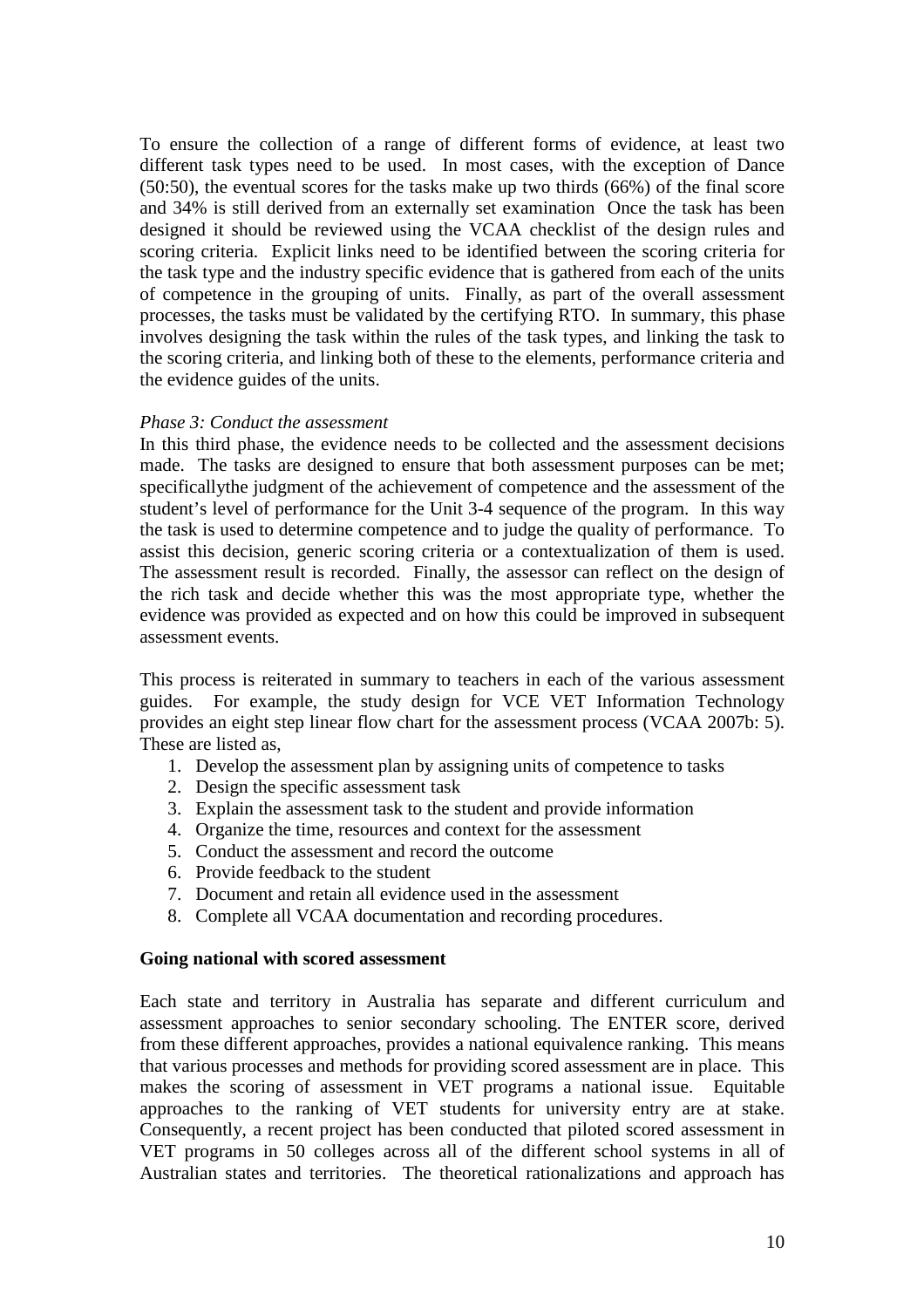been published by Griffin, Gillis & Calvitto (2007). In short, these researchers developed rubrics depicting sets of quality criteria with assigned scores to correspond with each of the performance criteria in each unit of competency considered in the pilot programs. Importantly, they used stakeholder representatives from industry to develop the industry specific quality criteria.

### **Discussion**

Research shows that young people who stay on longer at secondary school and complete Year 12 on average gain substantial insulation against unemployment. However in order to retain young people at school, the schools have needed to improve how they engage students and how they encourage and support them to stay on and complete the higher levels of secondary school. In terms of educational programs, the schools have needed to provide appropriate programs for a broader range and more diverse cohort of students beyond the more academic students looking to go on to university and into the professions. Vocational programs are filling this void and being used as the appropriate course of study for what have become the other two thirds of students who are not necessarily looking to, and don't, enter university courses straight from school.

Approximately one third of senior secondary students go onto university from school, but two thirds do not. On equity grounds, our schools don't want to overtly stream students. This would be a return to the split system of secondary schools. Rather schools want to provide, and be seen to be providing, appropriate and desired options and pathways. To be equitable, these options need to be comparable in as many ways as practicable. Hence, the call to raise the status of VET programs and to make VET programs part of the mainstream - not some lesser programming option for the less capable, non-academic, 'like to work with their hands' kind of students.

Hand in hand with providing choice and options, goes the provision of pathways. All the subjects undertaken by secondary students need to provide similar and comparable outcomes and lead to worthwhile options and pathways. Students cannot be disadvantaged by taking the vocational programs and then not be able to gain an ENTER score because of this choice. This would cut off the pathway and option of higher education to do otherwise would be to disadvantage the students doing vocational programs and identify them as doing a program of lesser worth. Developing scored assessment to supplement the binary assessment decision of competent or not yet competent as is the norm within the mainstream VET sector, is the main strategy to achieve comparability, at least in terms of providing ENTER ranking scores.

The reports of the various committees chaired by Blackburn, Finn, Carmichael, Deveson and Kirby demonstrate that governments of all persuasions and at both state and federal levels support these strategies and are developing policies and practices to bring this to fruition. In 1993, it was Jeff Kennett as the Victorian premier who repackaged the pathway work of the previous state labor government and announced it as their own. It was from this that dual recognition was approved and became possible for VET subjects to be recognized within the VCE.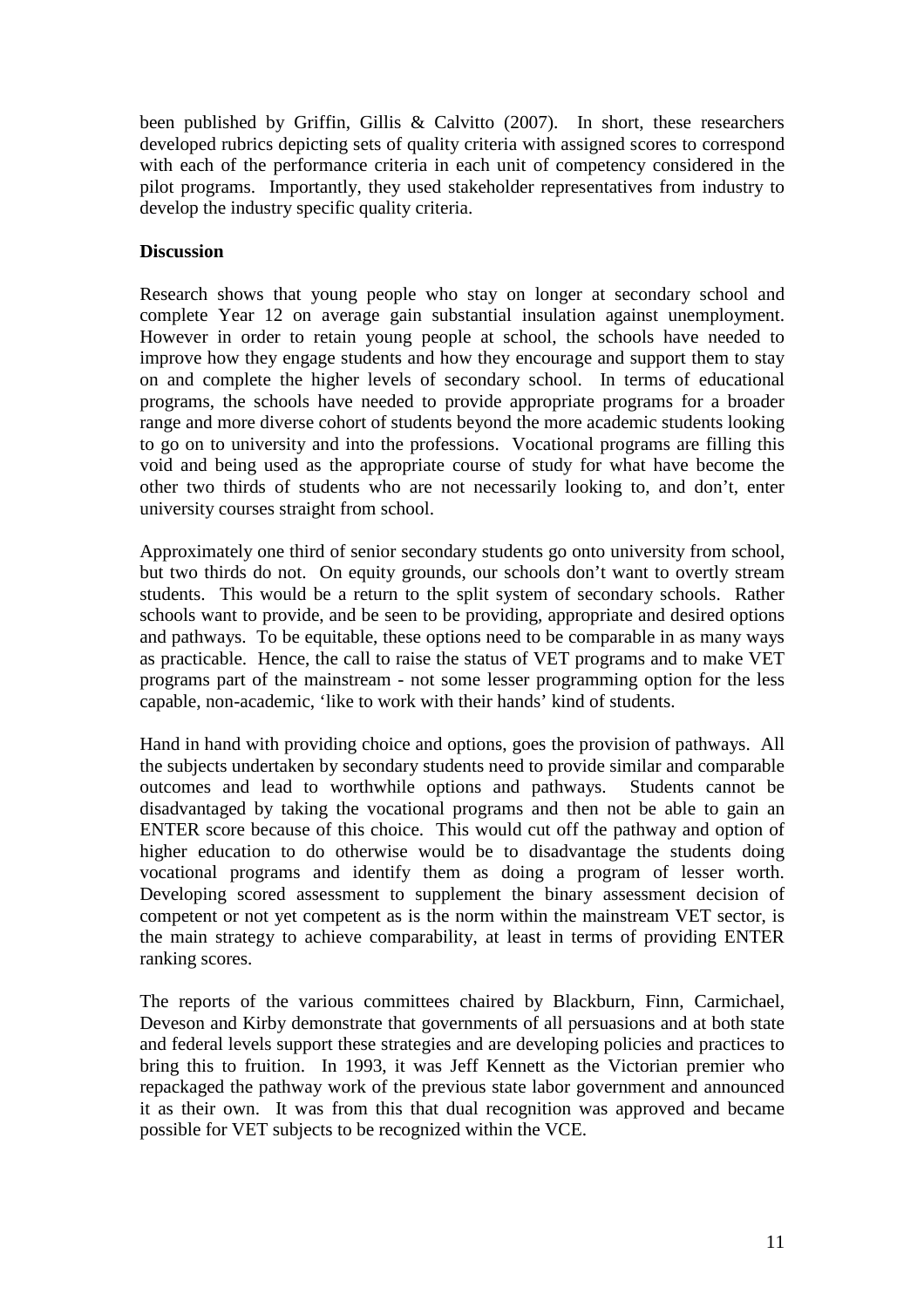#### **Conclusion**

The strategies of dual recognition and scored assessment represent a strategic pragmatism. The power of the universities to capture the curriculum of the senior secondary schools not only remains unchallenged but is also extended to vocational programs. The positive side of this is that effort is made to not disadvantage the students – they are retained to complete secondary school through engagement in appropriate programs and they get access to an ENTER score. However research and data is needed that will provide insight into the extent to which scored VET programs are actually contributing to access into higher education.

On the quality front, there are fundamental questions about the quality of the experience of doing VET in schools as opposed to participation within mainstream VET providers. Questions about nominal hours, currency of industrial experience, and access to industrial materials, processes and equipment lead the way in this regard. On the other hand, in terms of the quality, VET in schools programs has been 'recognized internationally as a model of good practice'. These claims are founded on such aspects as cooperative arrangements amongst clusters of schools and innovative delivery.

In summary, scored assessment stands to compliment the criterion based format of competency-based assessment in an effort to determine both competency, and quality of performance. Policies, processes and operational mechanisms put in place as part of the strategic compromise between competing interests seek to provide a balance between both equity and quality. These complex policies, processes and operational mechanisms are at once, strategic, and pragmatic, but also appear to some as problematic. This search for balance between equity and quality is a manifestation of the deeper and longer running equilibrium sought for between the traditions of academic programs and those of the more technical and vocational programs. It may be possible to describe the compromise and balance being achieved through these policies and procedures by re-using the same words that Connell (1985) used to describe the work of Jean Blackburn some twenty odd years ago – 'a mixture of conservativism, innovation and utility'.

#### **References**

- Australian Educational Council Review Committee (1991) *Young people's participation in post-compulsory education and training.* (Chaired by Brian Finn) AGPS Canberra.
- Barnett K & Ryan R (2005). Vocational education and training in Australian schools: Issues for practitioners. *International Education Journal* 5: (5.) 89-104.
- Blackburn J (1985) *Ministerial Review of Post-compulsory Schooling*. Victorian Government Printers Melbourne. (Blackburn Report)
- Blake. L, J, (ed) (1973). *Vision and realization: A centenary history of state education in Victoria*. Vol 1. Education Department of Victoria, Melbourne.
- Board of Studies (1999) *VET in the VCE Briefing* Melbourne: November 1999.
- Connell F W (1985) *Re-shaping Australian Education 1960 1985* ACER Melbourne
- Connell R., Ashenden D., Kessler S & Dowsett G (1982) *Making the difference: schools, families and social division*. Allen & Unwin Sydney.